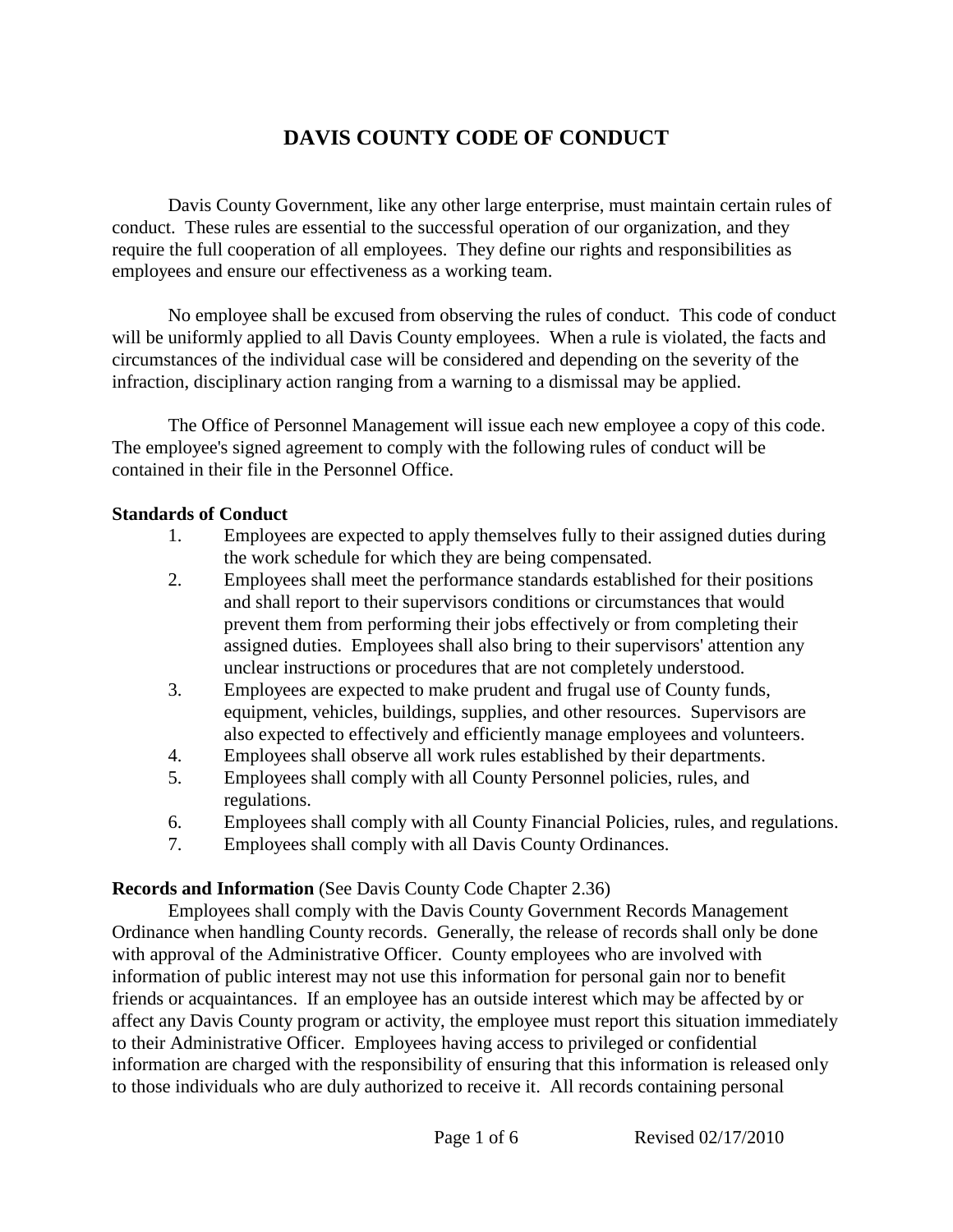information (e.g., personnel records, medical records, test scores, criminal records, and salary information) shall be handled with strict confidentiality.

## **Financial Policies and Procedures** (See Financial Policies and Procedures - Budget and Financial Policies and Procedures - Expenditure of Budgets)

Employees shall comply with the Davis County Government Financial Policies and Procedures when budgeting, receipting, contracting, or otherwise recording and expending County funds. Generally, the Administrative Officer will supervise and approve the functions and security requirements involved. Any questions related to the budget and financial policies and procedures should be directed to the Clerk Auditor's Office.

# **Equipment, Property, Supplies** (See County Code Chapter 2.42)

No employee shall receive or take any equipment, property, or supplies for personal benefit regardless of whether item is considered to have value or to be surplus. All property, equipment, and supplies shall be purchased and disposed of in compliance with County Code Chapter 2.42.

## **Alcohol & Drugs** (See Discipline Policy, #250)

Employees shall not report to work under the influence of alcohol or drugs. Employees shall not use alcohol or drugs while at work except for those drugs lawfully prescribed by a physician which do not impair performance. Illegal drug possession or use outside the County workplace or illegal drug possession or use not resulting in a criminal conviction may also result in disciplinary action which may include termination. Employees taking a drug which may impair them must report the use of such drug to their Administrative Officer before starting work each day.

# **Drug Free Workplace** (See Drug Free Workplace Policy, #340)

Employees shall not engage in the unlawful manufacture, distribution, dispensing, possession, or use of illegal drugs and controlled substances in the Davis County Workplace. Employees are required to notify their supervisor of any illegal drug or controlled substance criminal convictions, resulting from a violation occurring in the County workplace, no later than five (5) days after the conviction. Employees convicted of illegal drug or controlled substance violations in the County workplace are subject to appropriate disciplinary action, up to and including termination from County employment, or being required to satisfactorily complete a drug abuse assistance or rehabilitation program. Failure to report a conviction may subject the employee to separate disciplinary action. The County will notify departments or agencies of the Federal Government through which it receives Federal grant or contract monies of any employee criminal drug statute convictions occurring in the County workplace. The County has an established drug-free awareness program.

# **Telephone Use** (See Discipline Policy, #250)

Personal telephone calls by employees are permitted if they are very short, infrequent, and limited to local areas. Employees are not allowed to make personal long-distance calls at County expense.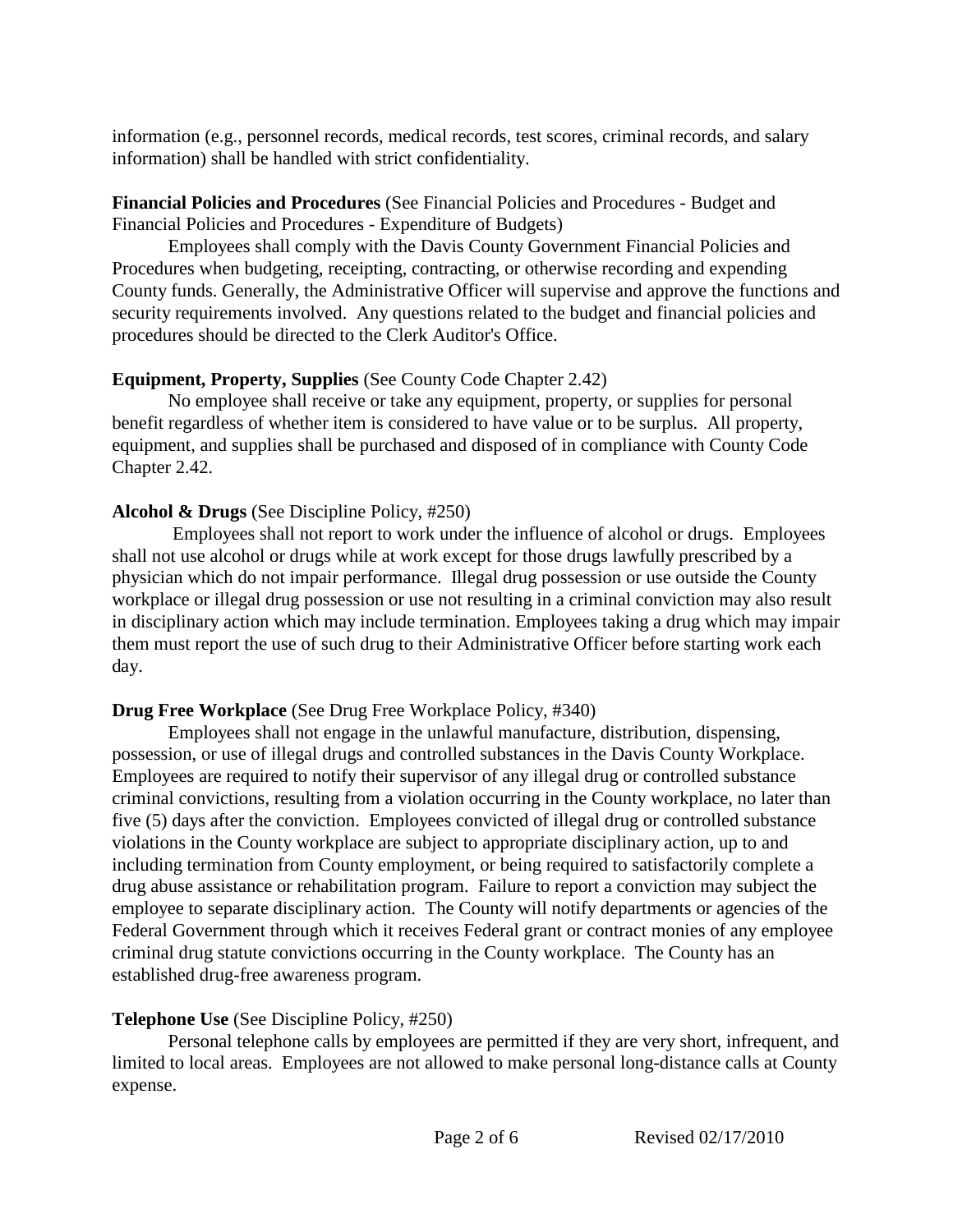#### **Personal Mail** (See Discipline Policy, #250)

Employees shall refrain from using their work address for personal mail. County stationery and letterheads shall not be used for personal or unauthorized correspondence. The County postage meter shall not be used for the mailing of personal correspondence.

## **Tardiness** (See Attendance Policy, #220)

Tardiness causes the workday to begin in a disorganized manner, both for you and for those who work with you. For this reason, tardiness is considered a serious problem and is subject to disciplinary action.

## **On-The-Job-Injuries** (See Workers' Compensation Policy, #190)

Any employee injured on the job shall report the fact immediately to their supervisor. If the injury requires immediate medical attention, the employee shall be taken to a Workers' Compensation Preferred Provider physician or hospital. Employees are required to use a Workers' Compensation Preferred Provider for their initial visit to a health care provider. Employees failing to use a Preferred Provider may be responsible for all costs incurred. A list of Preferred Providers is available in every department.

## **Outside Employment** (See Outside Employment Policy, #270)

Employees may obtain other employment in addition to their jobs with Davis County, however, any outside employment shall be of such a nature that it will not affect the health, efficiency, effectiveness, or availability of employees in their positions with the County. In addition, employees may be required to modify or terminate outside employment if the Administrative Officer determines that the additional employment is not in the County's best interest. Employees shall not engage in outside employment activities while on duty. Employees are prohibited from using County buildings, vehicles, uniforms, supplies, or equipment in any outside employment.

## **Outside Compensation or Gifts** (See Utah Code Annotated 67-16-5)

No public officer or employee shall knowingly receive, accept, take, seek, or solicit, directly or indirectly, any gift, compensation, or loan for them self or another if it tends to influence them in the discharge of duties. Exceptions to this are: an occasional non-pecuniary gift, having a value of not in excess of \$50 or an award publicly presented in recognition of public services.

# **Harassment** (See Harassment Policy, #300)

It is the policy of Davis County that harassment of any person based on race, color, religion, age, sex, national origin, disability, status as a veteran, or any other protected status is strictly prohibited, whether directed at an employee, a vendor, or member of the public. Employees shall conduct themselves in a manner which cannot be construed to be harassment towards another person. Sexual harassment consists of unwanted verbal and physical conduct, unwelcome sexual advances, causing a hostile, intimidating, or offensive working environment or making submission to such conduct a condition of employment. "Harassment" includes but is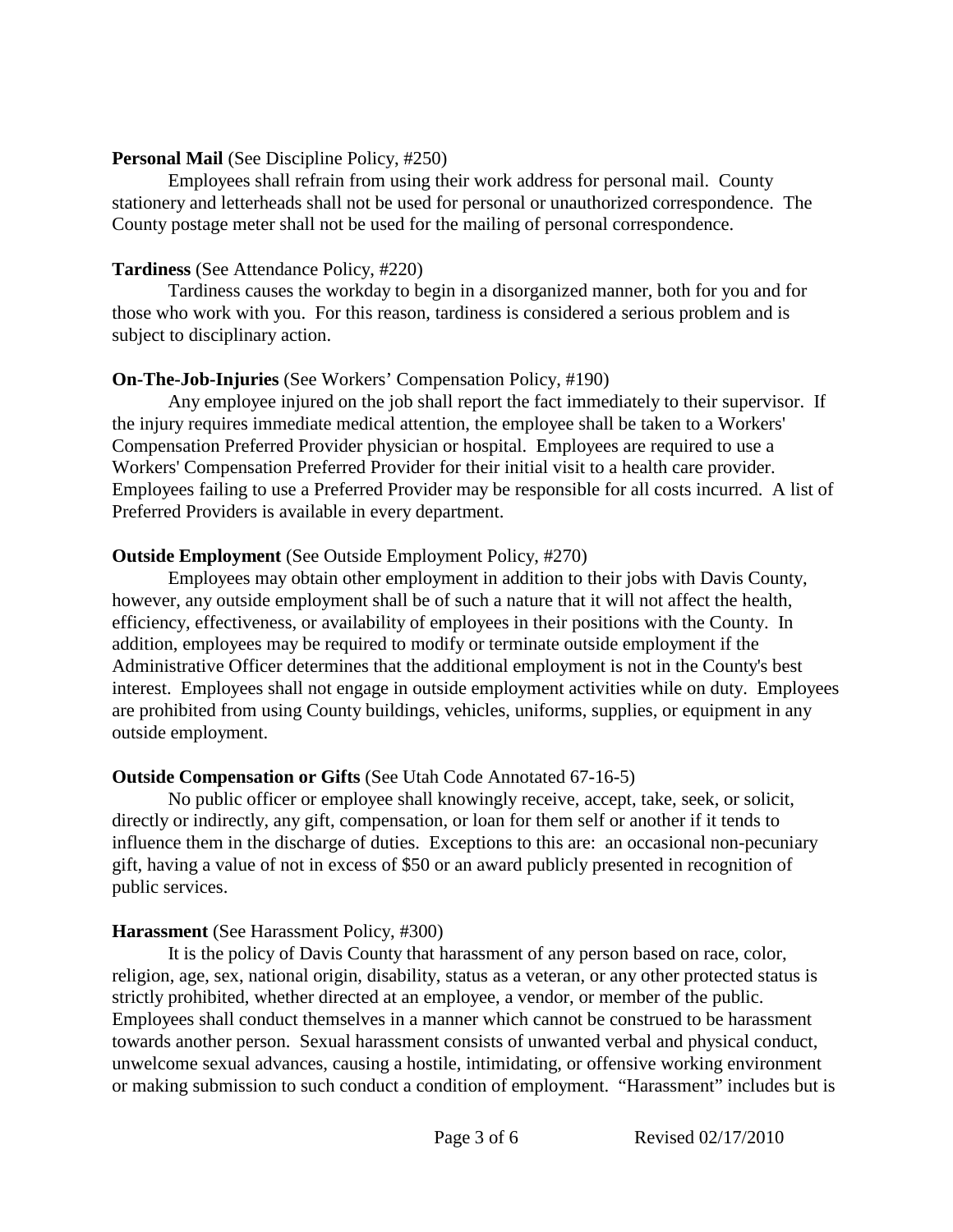not limited to, epithets, slurs, derogatory comments or jokes, intimidation, negative stereotyping, threats, assault or any physical interference with an employee's normal work or movement, directed at individual employees, their relatives, friends or associates. Harassment may also include written or graphic material placed on walls, bulletin boards or elsewhere on the County's premises or circulated in the workplace that denigrates, shows hostility or aversion towards an individual or group because of the characteristics identified in Policy Statement. Critical or negative remarks made about an employee's performance and not based on characteristics identified in Policy Statement are not Harassment.

As a condition of employment, employees must complete the County's Harassment Sensitivity Training Course within six (6) months of their employment/appointment date and must repeat the course every three (3) years. Failure to attend required training may result in disciplinary action which could include termination of employment.

## **Computer Policy** (See Computer Usage Policy, #465)

All files created, accessed, or stored on a County computer are considered County property. Administrative Officers are allowed to review files on computers in their departments. The County reserves the right to monitor all files on computers. Employees are advised that there is no right to privacy when using a County computer. Employees are cautioned that entering or maintaining information that is offensive, threatening, or harassing is prohibited. Entering or maintaining information on a County computer which is inimical to public service is prohibited. Employees shall not use a County computer for political activity, self-employment, or other employment.

Employees shall use computer software only in accordance with the license agreement. Copying software licensed to, or developed by, Davis County for home computer use or any other purpose is prohibited. Employees shall not download software from the Internet onto a County computer or load software onto a County computer without authorization from Information Services. Bringing software from home computers to run on Davis County computers is also prohibited. Only authorized individuals may purchase, move, alter, or repair computer equipment and wiring. Employees cannot post information to the Internet without Administrative Officer approval.

## **Workplace Violence Policy** (See Preventing Workplace Violence Policy, #355)

Davis County prohibits workplace violence, or the threat of violence, by any of its employees, customers, the general public, and anyone else who conducts business with the County. It is the intent of Davis County to provide a workplace which is free from intimidation, threats, or violent acts.

Workplace violence includes, but is not limited to, verbal abuse, harassment, threats, physical attack, or property damage. A threat is the expression of an intent to cause physical or mental harm regardless of whether the person communicating the threat has the present ability to carry out the threat and regardless of whether the threat is contingent, conditional, or future. Any statement or act deemed offensive enough to create a hostile, abusive, or intimidating work environment may be interpreted as a threat. Physical attack is unwanted or hostile physical contact with another person such as hitting, fighting, pushing, shoving, or throwing objects.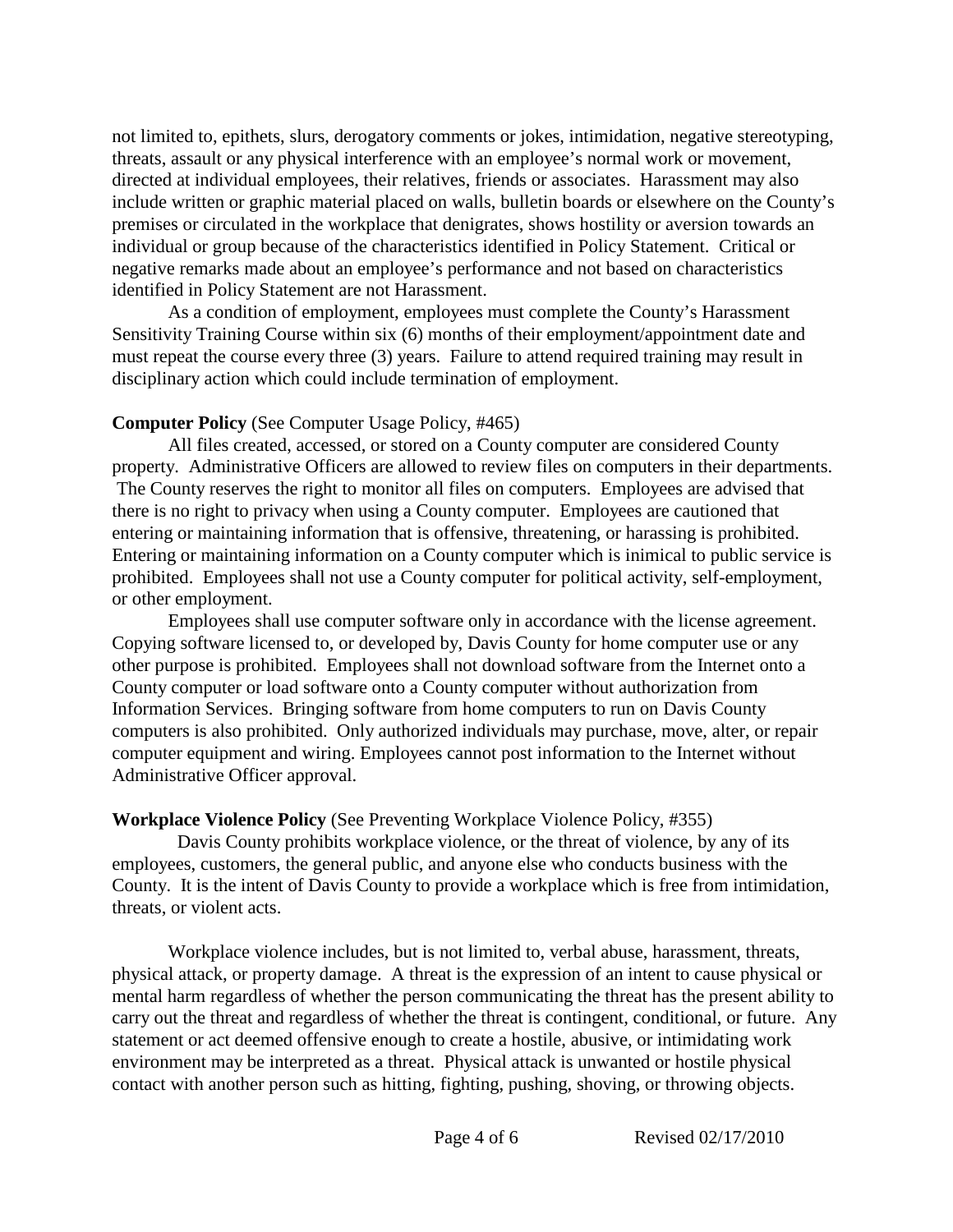Property damage is any damage to property owned by the County or an individual.

The following guidelines are suggested actions to follow to reduce the potential for workplace violence:

A. If a person becomes angry, the employee should courteously attempt to calm the person down by explaining that they would like to help them resolve their concerns and that if they each can communicate calmly this is likely to happen. If that does not work, the employee should get their supervisor involved or call for assistance from another employee.

B. If a person is threatening bodily harm, the employee should attempt to leave the scene, if it can be done safely. The employee should notify another employee or supervisor if possible. If the supervisor is unaware of the situation, the employee should notify the supervisor as soon as it can be done safely. Every employee is authorized and encouraged to call 911 when necessary. Employees should inform the dispatcher who they are, where they are, and what is happening. The dispatcher will provide further instructions.

As a condition of employment, employees must complete the County's Workplace Violence Prevention Training Course within six (6) months of their hire/appointment date. Failure to attend required training may result in disciplinary action which could include termination of employment.

**Overtime** (See Overtime & the Fair Labor Standards Act Policy, #230)

Employees will receive compensatory time in accordance with FLSA regulations and Personnel Policy and Procedure #230 pursuant to FLSA classification.

## **Identification Badges** (See Identification Badges Policy, #105)

Employees will wear and display their Identification Badge in accordance with Personnel Policy and Procedure #105. New badges and access cards will be issued to employees every five years for reasons of normal wear and tear. New badges also may be issued due to significant changes in employee appearance. The County will replace one badge and one access card lost or damaged by an employee. Subsequent replacements will cost the employee \$10 each. Employees must report all lost or found badges immediately to the Personnel Office.Badges and access cards are the property of Davis County and must be returned when employment is terminated. A \$25 charge will be deducted from the final paycheck for each badge and access card not returned.

# **Safe Driving Practices** (See Transportation Policy #210)

Employees are required to operate vehicles in a safe manner at all times when on County business. Employees are encouraged to drive in a safe, reasonable, and defensive manner. When operating a vehicle while on County business, employees will maintain their full attention to driving activities. No phase of the job requires more urgent attention than driving in a safe manner when operating a vehicle. Employees shall comply with all traffic regulations, except as authorized for emergency vehicles. Before daily use of a County vehicle, drivers shall inspect the vehicle for visible damage, inoperable lights, under-inflated tires, or any other noticeable condition, which may create an unsafe situation.

All employees must avoid driving while distracted. Except for situations involving public